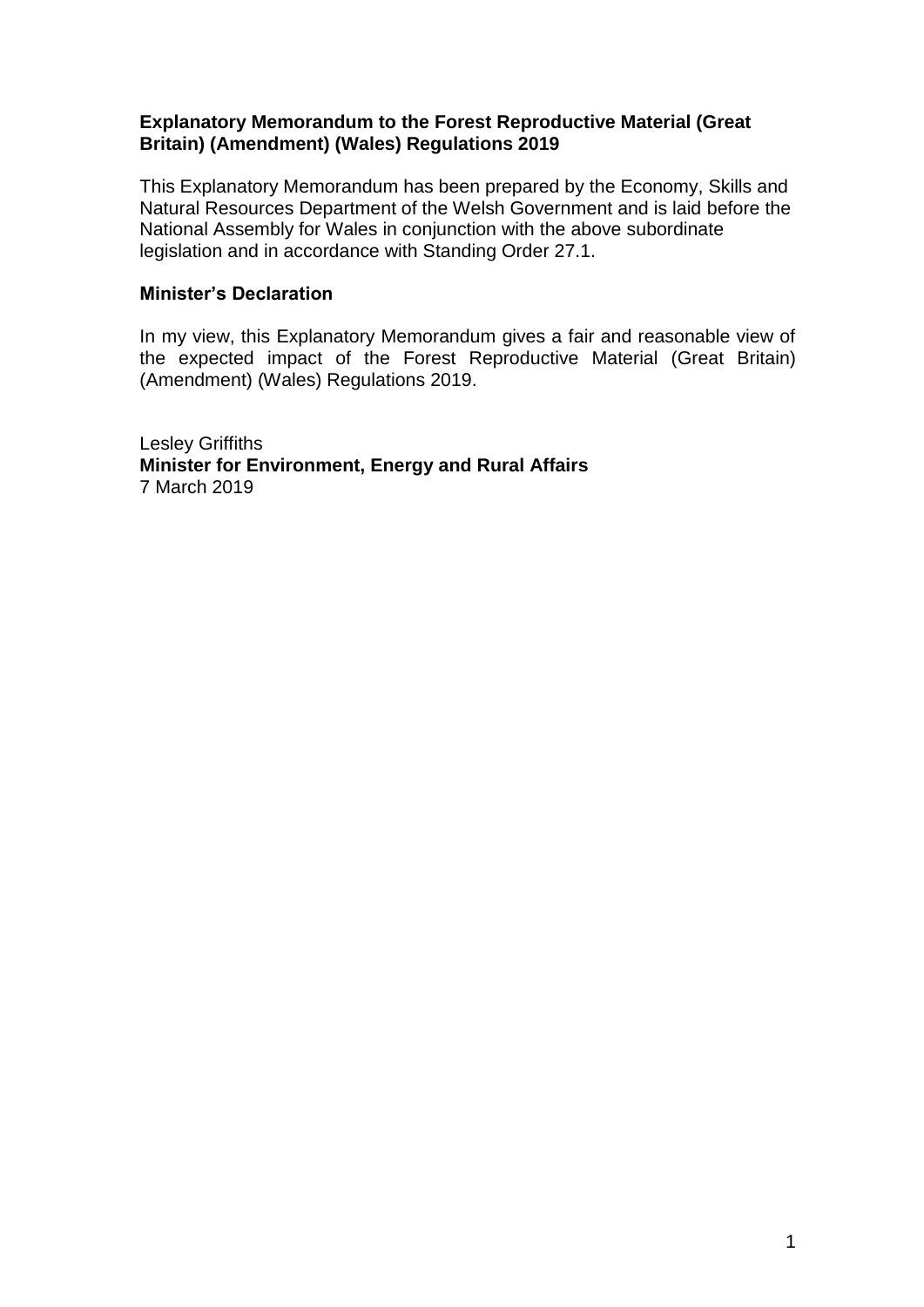# **PART 1**

## **1. Description**

These Regulations amend the Forest Reproductive Material (Great Britain) Regulations 2002 (S.I. 2002/3026) ("the Principal Regulations") in relation to Wales.

The amendments implement EU decisions on the equivalence of forest reproductive material produced in countries outside the European Union and set out the revised requirements which apply in Wales.

These amendments are necessary to bring Welsh legislation in relation to plant health (forestry) up to date with our obligations under EU law and in line with the law in England and Scotland.

### **2. Matters of special interest to the Constitutional and Legislative Affairs Committee**

Section 2(2) of the European Communities Act 1972 offers a choice between negative and affirmative procedures. The negative procedure will be used in this case as the discretion of the Welsh Ministers is limited over the content of the SI because it is giving effect to EU provisions and we are not amending primary legislation.

## **3. Legislative background**

Council Directive 1999/105/EC ("the Forest Reproductive Material Directive") (OJ No L 11, 15.1.2000, p17) establishes an EU-wide system for the marketing of forest reproductive material such as seed, cuttings and planting stock used for forestry purposes. It contains measures to be taken to ensure full traceability of the material.

The Forest Reproductive Material Directive is implemented in Great Britain, by the Principal Regulations. Similar but separate legislation operates in Northern Ireland. Since the Forest Reproductive Material Directive came into force, a series of EU decisions have been adopted under this Directive in relation to the importation of forest reproductive material from countries outside the EU.

These Regulations set out the revised requirements which apply in Wales in relation to forest reproductive material produced in countries outside the European Union and—

(a) implement Council Decision 2008/971/EC on the equivalence of forest reproductive material produced in third countries (OJ No L 345, 23.12.2008, p. 83), as amended by Decision No. 1104/2012/EU of the European Parliament and of the Council (OJ No L 328, 28.11.2012, p. 1); and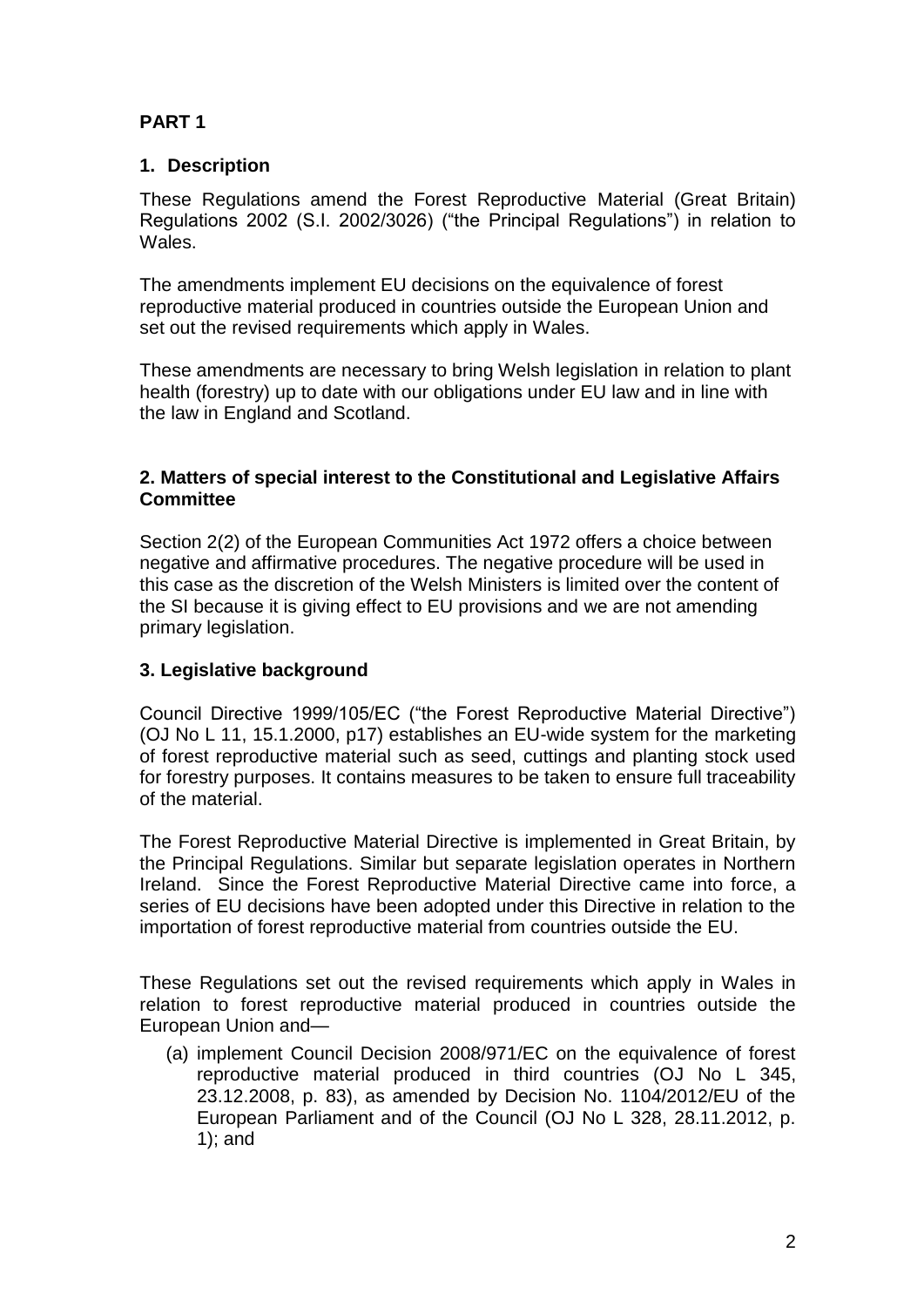(b) implement in full the derogation permitted by Commission Decision 2008/989/EC authorising member States, in accordance with Council Directive 1999/105/EC, to take decisions on the equivalence of the guarantees afforded by forest reproductive material to be imported from certain third countries (OJ L 352, 31.12.2008, p. 55).

Regulation 3(1)(b) provides for the references to Council Decision 2008/971/EC in the Principal Regulations to be read as references to that instrument as amended from time to time.

The Forest Reproductive Material (Great Britain) (Amendment) (Wales) Regulations 2019 are being made pursuant to powers in the European Communities Act 1972. The Welsh Ministers are designated for the purposes of section 2(2) of the European Communities Act 1972 in relation to the common agricultural policy of the European Union (S.I. 2010/2690).

Section 2(2) of the European Communities Act 1972 provides discretion as to which procedure to use. As we are obliged to implement EU law and we are not amending primary legislation, these Regulations are being made under the negative resolution procedure.

#### **4. Purpose and intended effect of the legislation**

The Forest Reproductive Material Directive ensures that forest reproductive material produced in the EU is traceable through the collection and production process to registered sources of basic material (e.g. trees from which the seed is collected or cuttings taken). This allows those who buy forest reproductive material to have sufficient information about the material, such as provenance and origin.

Since 2005, various EU decisions have authorised the importation into the EU of certain forest reproductive material from listed countries outside the EU. Authorisation has aimed at ensuring that the imported material afforded equal guarantees to forest reproductive material produced in the EU in accordance with the Forest Reproductive Material Directive.

Council Decision 2008/971/EC, as amended, and Commission Decision 2008/989/EC currently set out the circumstances in which member States may permit the importation of forest reproductive material from countries outside the EU.

Council Decision 2008/971/EC, which was updated by Decision No. 1104/2012/EU, allows certain categories of forest reproductive material within a wide selection of species to be imported from listed countries provided that various requirements are met. The rules for the certification of this material in these countries, together with the conditions of importation are considered to provide equivalent guarantees to forest reproductive material produced in the EU.